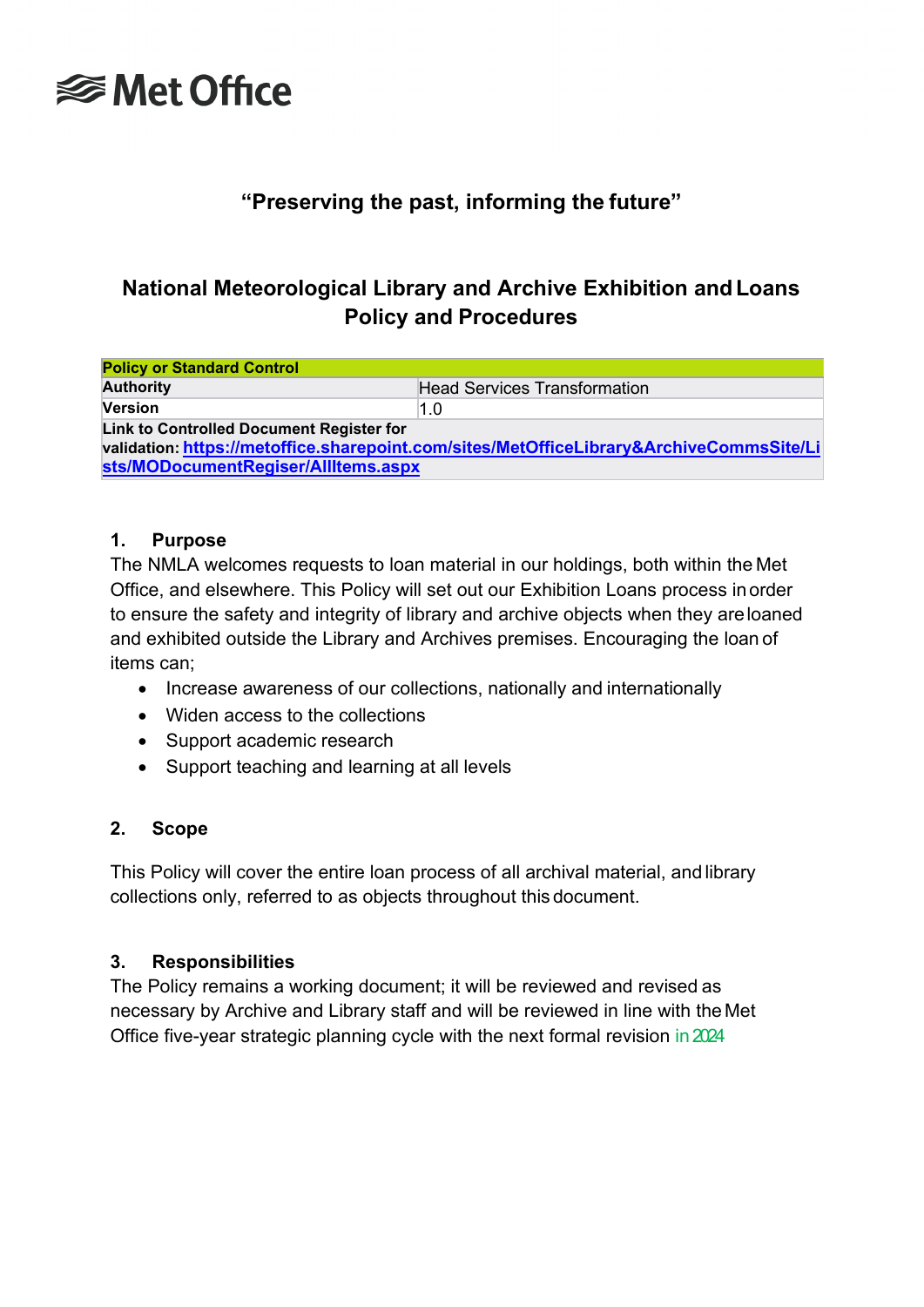

# **4. Policy Document**

#### **4.1 Borrowers**

We anticipate the following as potential borrowers, however requests maycome from other types of organisations;

- Educational organisations
- Museums, galleries and libraries
- Institutions with whom we have reciprocal/partnership agreements
- Public and charitable bodies

NMLA will not usually lend to

- Film and television or media companies, including theatrical productions
- Private exhibitions
- Commercial exhibitions
- Individuals
- Locations outside of the UK

# **4.2 Duration of loan**

We will only usually loan objects for a maximum of six months. NMLA reservesthe right to terminate the loan if it deems that the objects lent are deteriorating in any way, or are at risk of damage or theft, or if the borrower otherwise fails to comply with the conditions of the loan in accordance with the terms of the Exhibition Loan Agreement.

# **4.3 Procedure for loan request**

Please note that for all loan requests, we would expect the preliminary research, identification and selection of the object(s) to be undertaken by the borrower or representatives working on their behalf. To locate material the borrower will need to consult the archive or library catalogue, and contact the archive team for further information ( $\frac{\text{methib@metoffice.gov.uk}}{\text{methib@metoffice.gov.uk}}$ . In most cases viewing of the item/s by the borrower or their representatives will be necessary.

Formal requests for the loan of specific objects from our collections should be addressed to [metlib@metoffice.gov.uk i](mailto:metlib@metoffice.gov.uk)n the first instance. They should contain the following information, for which a form version is available;

- Reason for loan (e.g. exhibition) and reasons for inclusion of selected object(s)
- Exhibition venue(s) and dates
- Name and full contact details of borrower(s)
- List of object(s) requested with full NMLA reference numbers (including page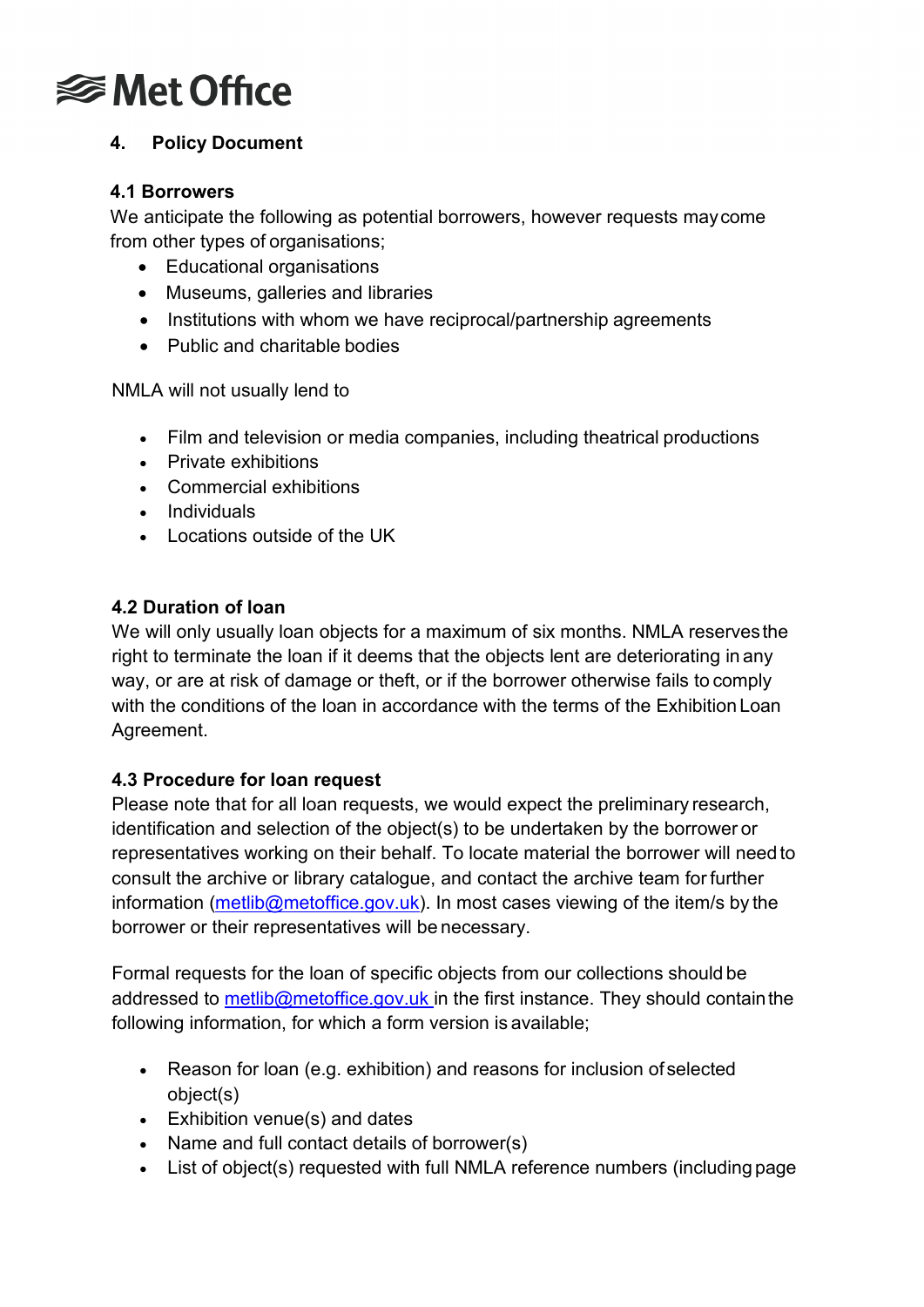

opening where relevant)

- An undertaking to meet all direct costs arising from the loan (see Costs, section, Appendix A)
- A completed and up-to-date Facilities Report for each venue. We normally ask that venues within the UK to complete the UK Registrars' Group Standard Facilities Report and [Security Supplement.](http://www.ukregistrarsgroup.org/resources/publications) For international loans we would require the appropriate national equivalent.

# **4.4 Notice period/lead time**

Requests should be made as early as possible, but with a minimum of 4 months notice. This lead-in allows sufficient time for the request to be fully considered,any necessary valuations, conservation treatment and preparation to be carried out, security and environmental conditions at the loan venue to be assessed, as wellas accommodating other loan commitments.

# **4.5 Consideration and contract**

Loan requests will be carefully considered. Decisions will be communicated to the applicant as quickly as possible.

If an application is successful, the borrower will be required to meet our General Conditions of Exhibition Loan, Appendix A. The loan will also be contingent uponthe borrower satisfying any special conditions specified by the NMLA. These conditions will form the Exhibition Loan Agreement, a contract drawn up by the NMLA and agreed by the borrower.

Two copies of the Exhibition Loan Agreement will be issued to the borrower, whowill be asked to sign both copies and return to the NMLA archives who will then send a signed copy to the borrower for their records.

# **4.6 Refusals**

Occasionally we may find it necessary to refuse a loan request, for example:

- Where there is insufficient time to consider and prepare the loan,(notice periods are set out in the Notices Section)
- Where suitable environmental conditions and/or security cannot be provided
- Where other conditions (see General Conditions of Exhibition Loan, section9) cannot be met by the borrower
- Where the requested item(s) is fragile, in a poor or unstable condition, orat excessive risk from damage from handling or during transit
- Where the timescale required for sufficient conservation exceeds that of the notice period/lead time
- Where the item is required for display at the NMLA, or if an agreement to loan the object(s) has already been agreed with another institution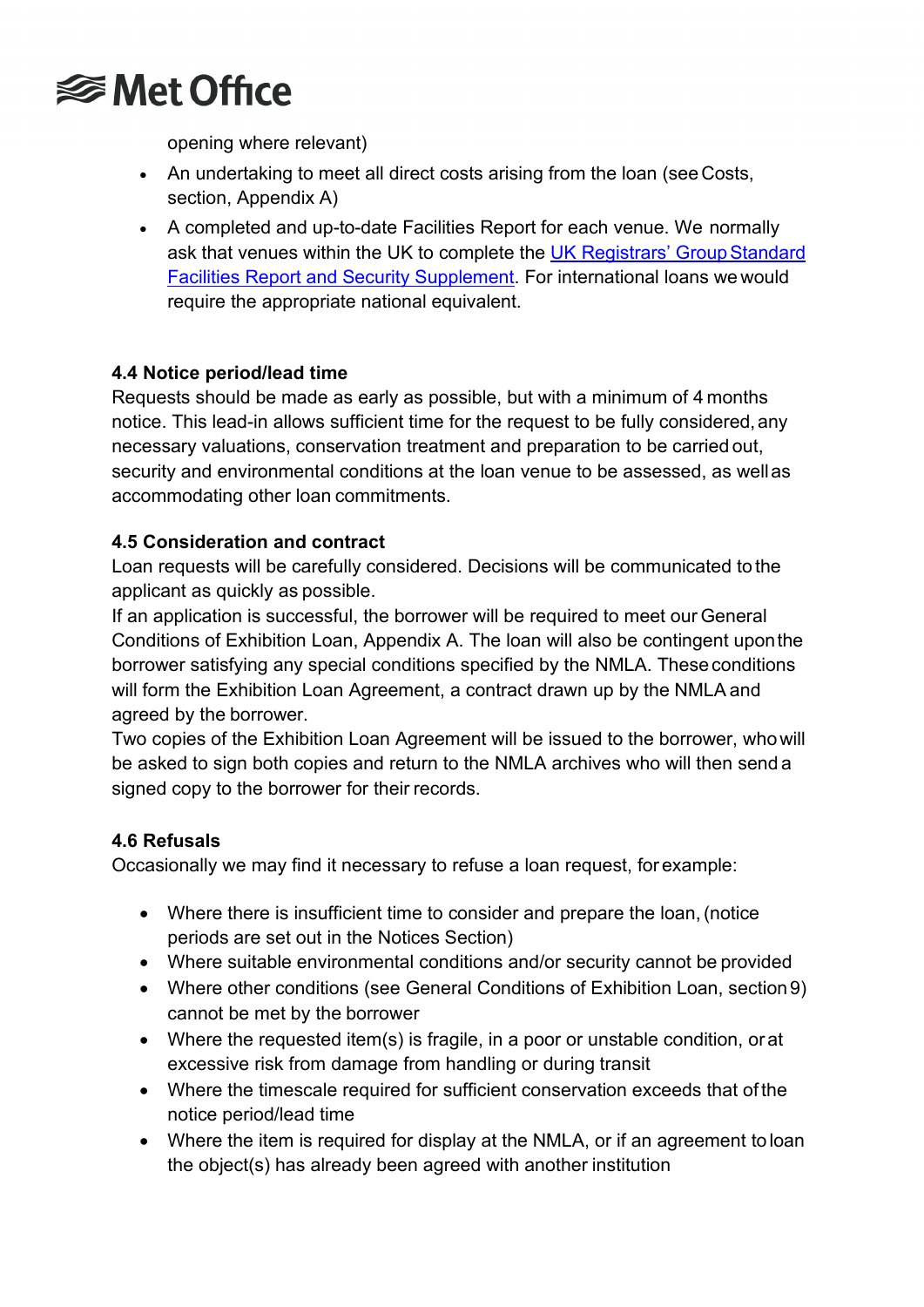# **<del></del>** Met Office

- Where the item is required for teaching, learning or other activities duringthe proposed period of the loan, e.g. digitisation
- Where its absence would be especially detrimental to researchers at the NMLA
- Where the request is incompatible with the stated objectives/mission of the NMLA

We will provide a full explanation for any refusal. We can advise on suitable equipment to aid borrowers where environmental and display issues are the reason for their refusal.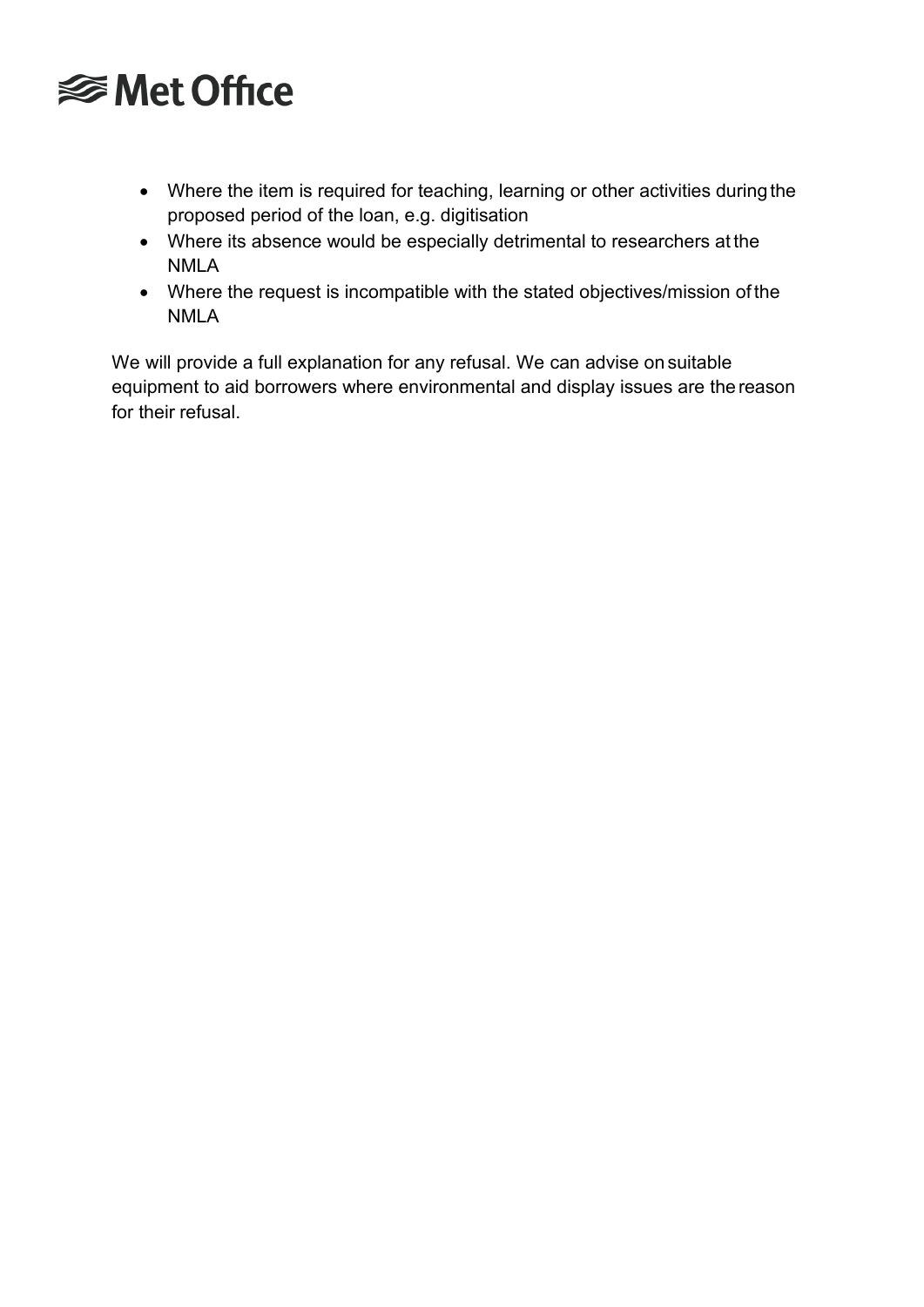

# **Appendix A**

#### **General conditions of exhibition loan**

### **1 Due diligence & ethical parameters for loans**

Before agreeing to any loan, the National Meteorological Library and Archive requires a declaration (in writing) from the borrower that it has no reasonablecause to believe that any object in the exhibition in which the loaned object(s) shall be displayed has been stolen, illegally exported or illegally imported from its countryof origin, as defined in the UNESCO [Convention on the Means of Prohibiting](http://www.unesco.org.uk/unesco_cultural_conventions) and [Preventing the Illicit Importing, Export and Transfer of Ownership of](http://www.unesco.org.uk/unesco_cultural_conventions) Cultural [Property,](http://www.unesco.org.uk/unesco_cultural_conventions) 1970.

#### **2 Costs**

We may require borrowers to meet some or all of the costs incurred both by themselves and by the NMLA in making the loan, without limit. These may include;

- independent valuation
- insurance or minimum liability
- framing, glazing or mounting of flat items
- packing, transport, travel expenses and subsistence of couriers where these are required.

Where costs are incurred as the result of the loan, the NMLA will prepare an estimate of all our projected costs and send this to the borrower at the time the loan is approved.

#### **3 Insurance**

All objects lent by the NMLA must be fully covered either by a governmentindemnity where applicable, or by commercial insurance. In the case of commercial insurance, objects must be insured against 'all risks' and on a 'nail-to-nail' basis. Proof ofcover, including copies of relevant insurance certificates or indemnities must bedeposited with the NMLA at least four weeks before the objects are to be collected. Objects cannot be released without proof of adequate insurance or indemnity. Any cost of obtaining any valuation of the object which is required for the purposes ofinsurance shall be met by the borrower.

#### **4 Condition report & conservation requirements**

For all objects to be loaned out, NMLA staff (or an approved conservator) willprepare a condition report, to be agreed with the borrower prior to the collection date.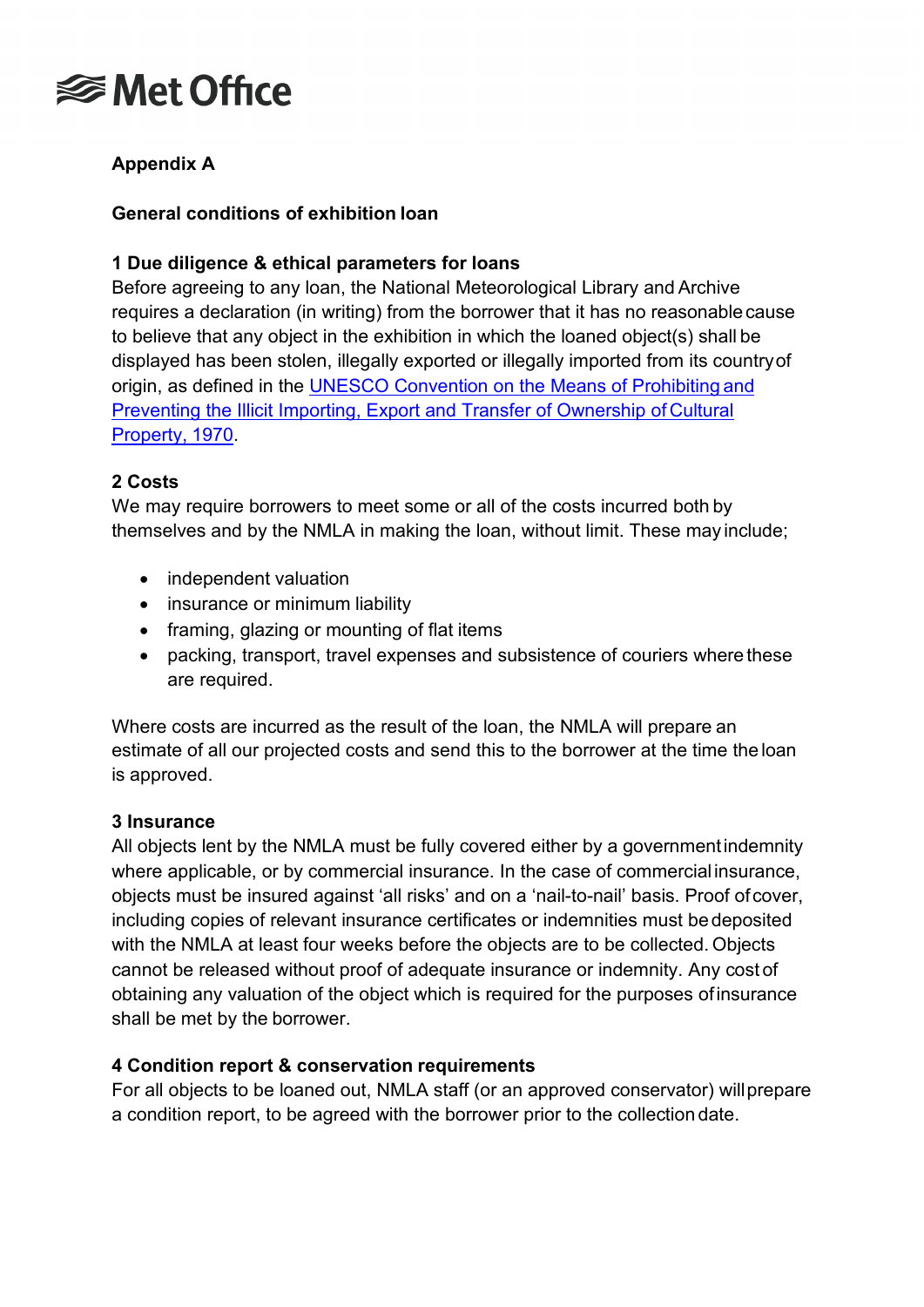# **<del></del>** Met Office

The condition of the object will be checked against the condition report prior to oron the return date, and the parties shall agree any differences, if any, in the conditionof the object from the description in the condition report. Any significant changes willbe noted in the Loan Out Agreement and further detail provided in the conditionreport.

# **5 Packing, collection and transport**

NMLA requires at least two months written notice of the intended date forthe collection of the object(s).

All packing, collection, transport and delivery arrangements must be approved by the NMLA before the object will be released on loan. Packing will be carried out either by NMLA archive staff .

The NMLA archives reserves the right to require and appoint a courier tosupervise all handling, transportation and installation of the loan object during the loanperiod. When a courier is required for a loan, the borrower will be expected to pay fortheir travel, accommodation and subsistence. However, we recognize that courier costs can be significant to the borrowing institution and will work with you to try and keep these down. We will make these decisions on a case by casebasis.

# **6 Security**

Exhibition premises must be safe and secure in all respects and adequate safeguards put in place before any objects are released on loan. NMLA requiresall borrowers to provide details of the facilities and security of their venues by completing the UK Registrars' Group Standard Facilities Report and the UK Registrars' Group Security Supplement, or national equivalent to satisfy this requirement.

Unless otherwise agreed twenty-four hour invigilation is normally required,although intruder-detector alarm systems during closed hours may be considered acceptable under certain circumstances.

Objects should be exhibited in locked showcases, or secure frames. The use of approved fittings and security screws may be stipulated to affix frames to walls. Alarmed showcases are required for the display of valuable and delicateobjects.

# **7 Environmental conditions**

The specific environmental requirements of each object will be specified in the Exhibition Loan Agreement. Our normal requirements for archival documentsand rare books follow British Standard 5454:2000 (under revision as PD 5454), Recommendations for the Storage and Exhibition of Archival Documents, i.e.: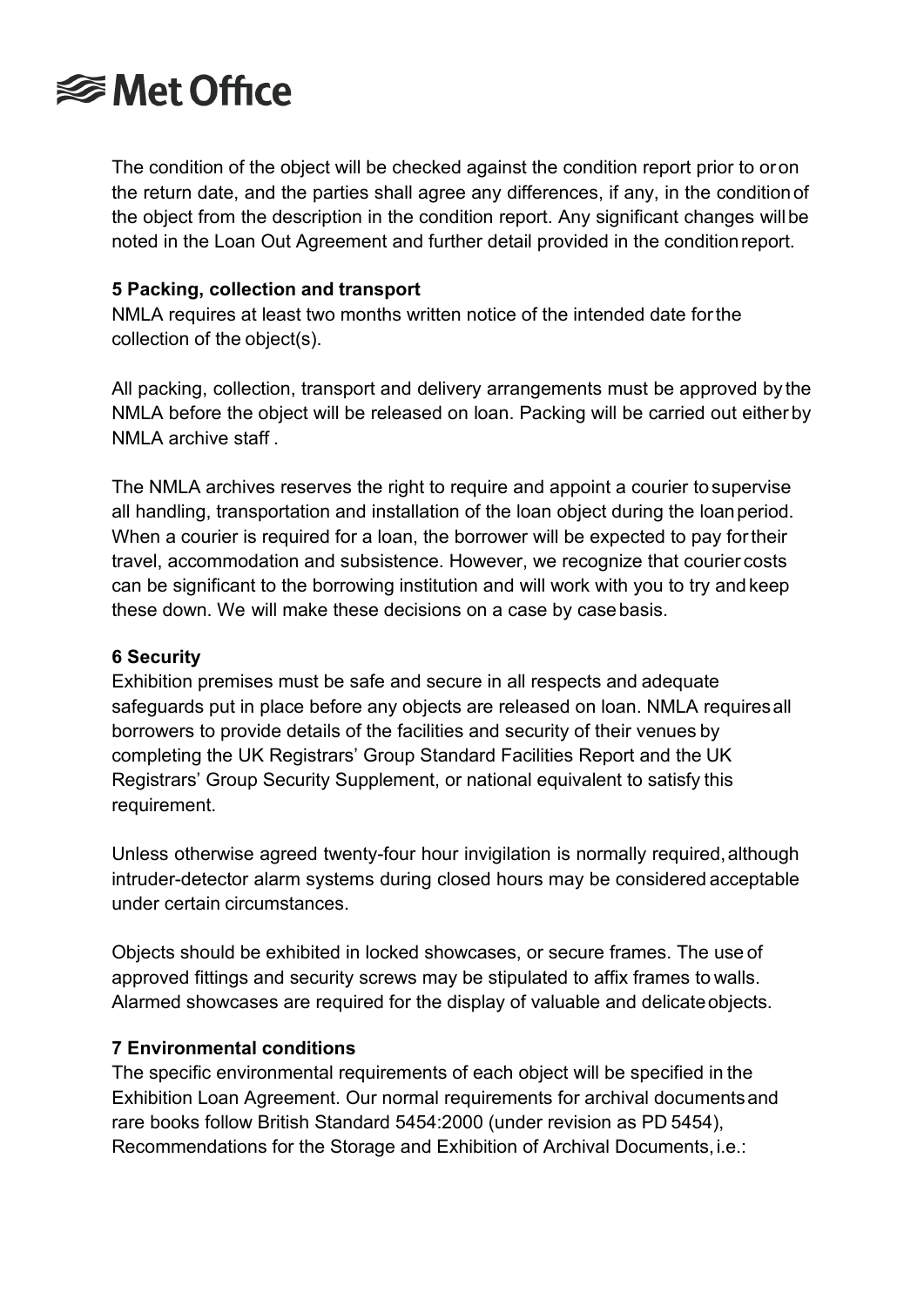

- Light levels at a maximum of 50 lux
- Temperature of 16-19°C
- Relative humidity 40-60%

Different conditions may be appropriate for the storage and display of artefacts,and the capacity of different institutions to offer these conditions will vary. Wewill therefore treat each application on a case by case basis and work with you to find the best way of ensuring suitable conditions for display.

Smoking, eating and drinking must not be permitted in the display area andadjacent areas, not only during exhibition itself but while the display is being mounted and when the exhibition is being dismantled.

# **8 Display**

Works on paper and manuscripts will require suitable cradles, mounts or supports.

After they have been placed in the display case for exhibition, object(s) must beleft undisturbed, except in the case of an emergency, until the display isdismantled.

No mark in pencil, ink, paint or any other material may be made on any object(s),nor may any existing mark or label be removed. No adhesives of any kind may be applied to object(s). Labels must not be affixed to the objects.

# **9 Photography and reproduction**

The Object may not be filmed, photographed, video recorded, televised orotherwise recorded or reproduced during the loan period without the prior written permissionof NMLA. In the event the borrower wishes to reproduce images of the object(s) forany purpose it shall submit to NMLA a separate application for Permission to Publish, and pay the necessary reproduction charges in advance.

# **10 Acknowledgement**

Ownership must at all times during the exhibition be credited on any relevantlabel, text or image in respect of the object(s). This extends to the use of the object(or images of it) in any publication or media coverage arising from the loan (subject to permission to publish being sought, section 9).

# **11 Termination**

If the loan is cancelled, for whatever reason, all reasonable costs will be borne bythe borrower.